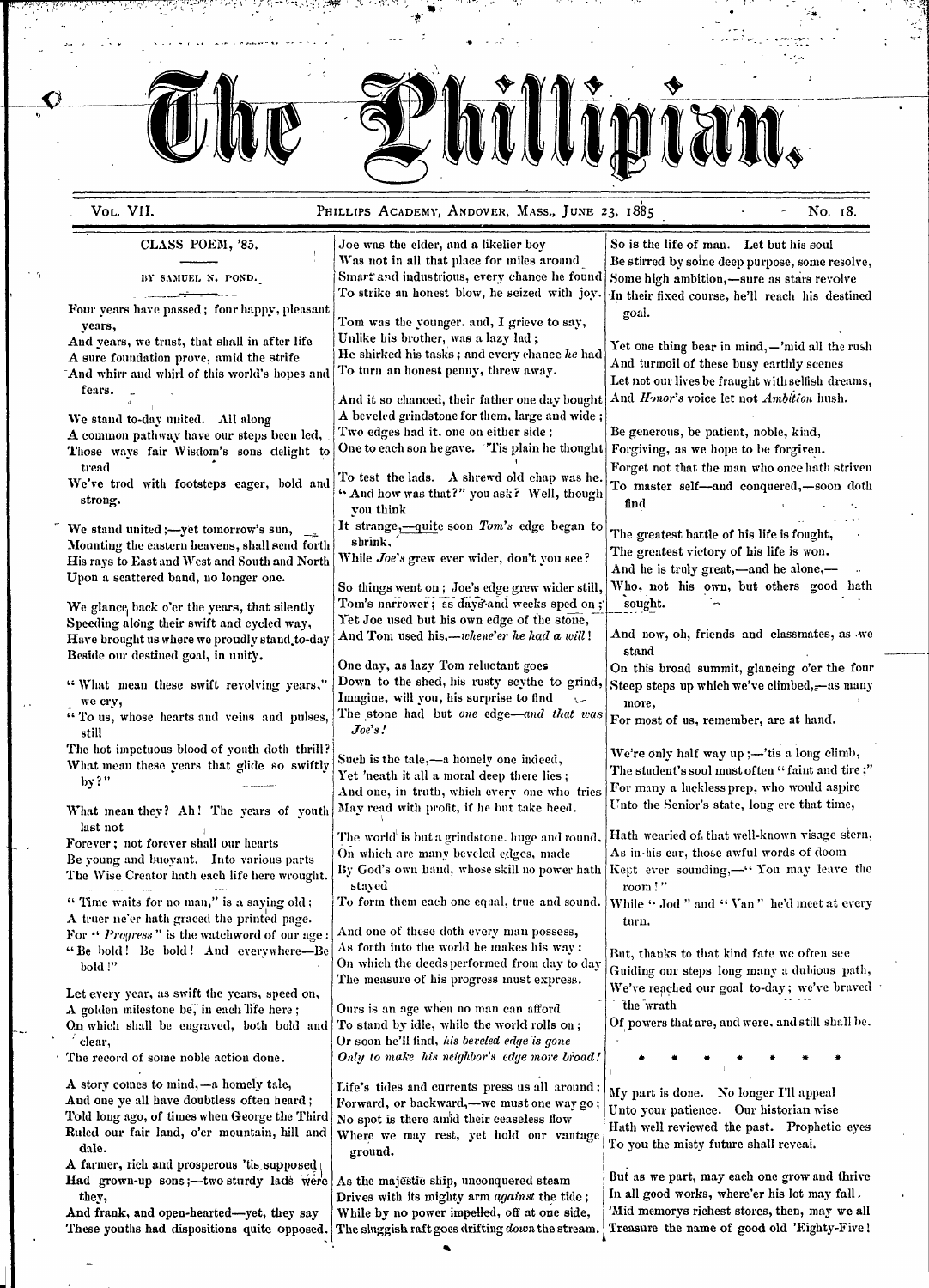| $\Rightarrow$ THE: PHILLIPIAN.<br>Published Fortnightly by the Students of Phillips Academy,<br>And .ver. Mass. |                                                  | $\mathbf a$<br>n |
|-----------------------------------------------------------------------------------------------------------------|--------------------------------------------------|------------------|
| Annual Subscription, \$1,00.                                                                                    | By Mail, \$1.25.<br>Single Copies, 10 cts.       |                  |
|                                                                                                                 | E. J. HALL, '86, EDITOR-IN-CHIEF.<br>ASSOCIATES: | t.               |
| W. ODLIN, '86,                                                                                                  | N. J. CLIFFORD, '86,                             |                  |
| К. Е. SPLER, '86,                                                                                               | C. G. CARTER, '87.                               | g<br>o           |
| J. W. LUND, '86, Business Manager,                                                                              | F. G. MORGAN, '87, Treasurer.                    | $\mathbf{h}$     |

We have met Carthago non deleta est. Exeter and have lost. A defeated school, especially when victory has been within its grasp, is prone to offer excuses for its misfortune. Excuses we have none, but we have many reasons. We did not enter the contest overconfident, nor yet carelessly. We knew that the game would be close and doubtful, and we believed that with our regular catcher we should win. That Exeter did not have much confidence in her team is shown by the reluctance with which it was backed. A reluctance which could hardly have been caused by a sense of the immorality of betting.

The reason we offer for our defeat was a lack of discipline in the team. It is a mistake to suppose that because a team is composed of gentlemen, yigorous control is not necessary. Gentlemen, as such, may play well when little interest is at stake, or when small passions are But when the emergency comes excited. and responsibility is increased, the team that wins is that one which is a unit, where each man is compelled to look to one mind, and that mind one that can compel confidence and courage, and lead to victory. All this we had in the late contest, but it was not exercised. The previous games of the season have been such that the inspiration gained from the school's presence, and confidence from familiarity with the ground, have been amply sufficient to secure victory. We can lay the blame of defeat on no one man. We must attribute it to the nine; for the nine lost. And still the school is, in a large measure, responsible for the feelings with which the team goes upon the field. The sentiment of the whole school, concentrated in the nine, is the sentiment which cheered on by itself, climbs to victory, or despond. ent stoops to defeat.

We can not call the game, in all respects, a fair one. No game can be fair where one side has the advantage of home grounds. But Exeter meets-the same disadvantage when she visits us. Even deciding, however, every doubtful point in our favor, Exeter still won. We can not congratulate her. We shall not ginning of the season played a very strong game offer her advice, but let her be assured that at for an unpracticed team. The defeat in no distant time we shall get back our own with usury. There must be no disposition to shun a defeat honorably encountered. Let us say like men, "Exeter outplayed us," which team is the better, is a different matter.

The peaceful and cheerful acceptance of our defeat will tend to raise the level of our relations with Exeter. When we meet her again, let it not be with an idea of revenge, not with the remembrance of ignominious defeat, but with a sense of the fact that each conquest adds to the lustre of the school, and each status. The Exonian glories in its success pitched by far the weakest game he has this hit to pitcher, who threw him out at first.

and naturally looks not at its three years of year. Then, too, the team showed a lack of nisfortune, but at its one glorious victory. proper training, and seemed to get rattled. he years of victory preceding it, and resolve same time for a ball and then each stopped to hat the future shall repeat the past, making let the other get it. Let this defeat teach us he valley of our defeat show by contrast the |a lesson; and this coming fall let us neither greatness of our success. The standards of from over confidence or any other cause within our supremacy have for a while fallen into the ands of strangers, but this shall be only an dditional incentive to urge us to brighter victory in the future.

The Philo Mirror after numerous postponements, came out Saturday evening. The new number is unusually good in its literary parts and cuts, although the facetiae are hardly up to the standard. There is one thing in connection with the Mirror that cannot fail to attract the attention of all ; this is the fact that no prize essays are published owing to the decision of the judges that none of the small number of essays handed in were worthy of publication. It is a disgrace to the school that either sufficient ability or interest should  $\left\langle \right\rangle$ be wanting, and that there should seem to be a lack of literary endeavor. Among other things the Mirror attacks the PHILLIPIAN quite strongly upon several grounds; the principal of which are that it does not represen<sup>t</sup> the feeling of the school and that it is full of typographical errors. As to the first objection there is a difference of opinion for we aim, and believe that we succeed fairly well, to represent the sentiment of a majority of the school. At the same time if we should believe the majority to be radically in the wrong we believe it would be our duties to express such an opinion. With reference to typographical errors, the onslaught of the Mirror seems to be principally directed at our first issue. With the exception of that number the PHILLIPLAN would compare favorably with those of other years. In relation to our first issue we can only offer as an excuse the fact that we were fresh and as others have before us trusted the printer and got left. -We would, be grieved to dispel the cloud of romance which has been so skillfully fabricated, and will leave untouched the unexplained and pathetic story of Jug-with-her.

Our nine was fairly beaten in the Exeter game and as we had considerable confidence that we would win, it might be well to look into the causes of this unforseen defeat. The nine was composed of good material, and at the beour opinion was partly due to the fact that the team had improved but little since the opening of the season, owing to the fact that we have played few strong teams. If we had played such teams as the Lawrences and the Beacons, we could not have failed to improve greatly both in batting and fielding. The manager of the Lawrence league team was anxious to arrange for a game with us, but owing either to a desire for a clean score, or some unknown reason, we declined to play

Andover must not look at this one fall, but at In one instance three or four started at that  $\gamma$ our control, lose the football game with Exeter.

> The lovers of tennis in the school will no doubt be somewhat surprised to see the following extract from an article sent from Exeter to the Boston Globe:

> Among other triumphs, Exeter recently carried off the chief laurels in a tennis tournament with Andover.'

> This will seem strange to those who are accustomed to think it something of an honor to have proved that Andover posesses the finest player in the two schools.

# P. E A. vs. P. A.

ANDOVER BEATEN FOR THE FIRST TIME IN THREE YEARS BY A SCORE OF 9 TO 1.

On Saturday, May 13th, almost the whole school went to Exeter to witness our annual base ball game with that school. We labored under many disadvantages, among which were the fact that Knowlton had badly injured his finger a few days before, and that Weyerhaeuser, our pitcher, was unwell. However, they-played in their usual positions and theschool seemed quite confident that we would win our usual annual victory. The game was called at 3.10. Andover won the toss and took their first knocks.

Knowlton, the first man at the bat, hit a long fly to center but was caught out. King went out at first on a grounder to Clark. Johnson out on three strikes. The Exeter fellows felt joyful to see our best batters go out in order and cheered loudly.

. Huntington, the first batter for Exeter. Shinnick out on a fly to struck out. King. Kelley then made a neat base hit past first. Cook, another to-right field, but-Morison hit to Noyes and was thrown out at first leaving men on second and third.

For Andover the second inning was but a repetition of the first. Noves-hit to pitcher and was thrown out; McNeill out on grounder to second. Perry struck out.

For the Exeters, Moulton made a base hit to center field, and McClung followed with another to the same place. Joline struck out. Clark was out on a grounder to Noyes and Huntington also hit to Noyes and was thrown out; side out.

Weyerhaeuser then went out on strikes McBrier followed suit and Merrill varied the monotony by knocking a fly to short.

The Exeter fellows again came in and Shinnick opened the entertainment by a safe hit to centre. Kelley knocked a fly, which, if not caught, should have been good for one base-hit, but as it was over the right field fence. he made a home run, bringing in Shinnick. them. Another reason for our defeat was the Cook made a base hit to pitcher, which struck honorable defeat takes nothing from its moral fact that Weyerhaeuser was unwell, and his leg and bounded toward first. Morison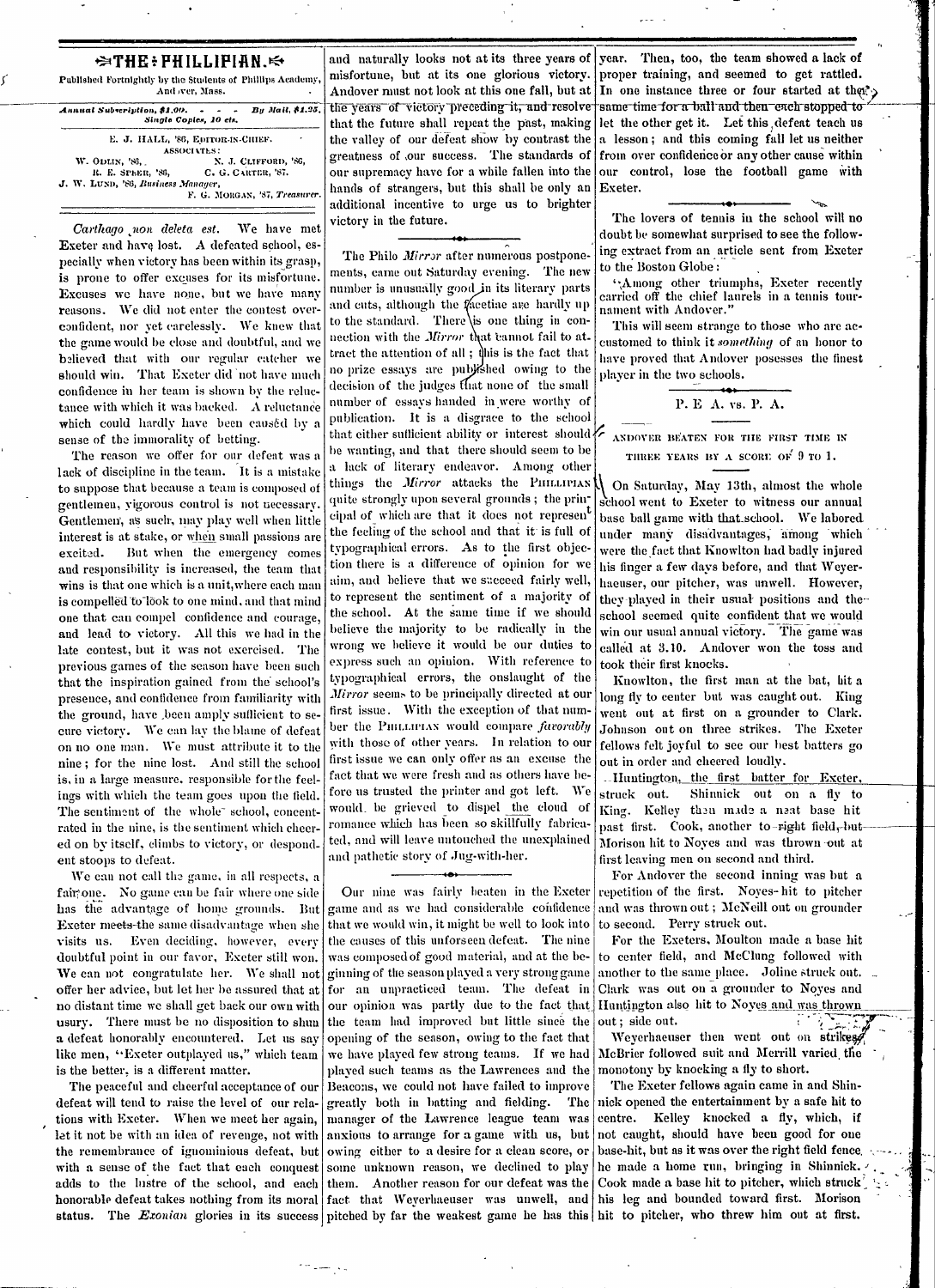Knowlton went out on a grounder to short, Phillips,was substituted. McBrier struck out. E G. COY, M.A., Greek.<br>King made a base hit, got second by a wild Of the Exeter men, Shinnick went out on a M. S. McCURDY, M.A., Mahem gaged in an unsuccessful attempt to field King went out on a fly to McBrier. M.C. GILE, B.A., English. gaged in an unsuccessful attempt to field King went out on a fly to McBrier.<br>out at home. Johnson stole second but was Andover then went to the bat for the last II. C. BIERWIRTH, B.A., French and German.<br>put out in attempt

MecClung made a safe hit, got second by tried to steal second but was put out. King, E. TAYLOR, Treasurer.<br>error of MeBrier and third while Joline was went out on an assist of second.<br>being put out at first by Merrill. Cl Huntington made a base hit, Clark was fielded out at third by quick work of McNeill. Shin-

For our opponents, Joline made a base hit. Clark, 3d............................  $\frac{1}{4}$   $\begin{array}{ccc} 0 & 1 & 1 & 0 \\ 0 & 0 & 0 & 2 \\ \frac{1}{4} & \frac{1}{8} & \frac{1}{15} & \frac{1}{19} & \frac{1}{27} \\ \frac{1}{8} & \frac{1}{19} & \frac{1}{19} & \frac{1}{27} \end{array}$ ...Clark sent a liner to the righlit of second which Totnls ............ ';,, 1 **9** *a* **17** 19 27 2 ' was splendidly caught by McBrier, who made Homerun-Kelley; two basehits-Shinnick, Weyerhacuser and abouble play by throwing Joline out at first. (2); earned runs-Exeter 4; struck out -Kelley 8, Weyer.<br>Huntington made a saf lowed with a two-bagger bringing in Hunting- Bylngton, W. s. Phillip-, Harvard, Time of game, 1 h. 15 m -Defeated 9 to 1.<br>
ton. Kelley hit to Noyes and was thrown out.  $\begin{bmatrix} 1 & 0 & 0 \\ 0 & 0 & 0 \end{bmatrix}$  and  $\begin{bmatrix} 0 & 0 & 0 \\ 0$ ton. Kelley hit to Noyes and was thrown out. ' lnnitig ............. 1 2 3 45 7 8 -The class data are out. Exeter ................... 0 n 2 '1 I *1 4 I* \*- 9 - [At the close of this inning the major part of Andlover. ............... 0 0 1 u u o - -Messrs. McCurdy and Eaton went to Exeter with the crowd adjourned to watch some fellows attempting to tear down the fence in right ANDOVER vs. P. A. Thave you seen the "senior snaps" and "idiosynattempting to tear down the fence in right  $\begin{array}{c|c}\n\text{ANDOVER vs. P. A.}\n\end{array}$  -11ave field. This was quickly stopped and the  $\begin{array}{ccc}\n\text{AND OVER vs. P. A.}\n\end{array}$ field. This was quickly stopped and the game proceeded.] 13-7.

Johnson went out on three strikes Noves / The Communication of the *s*play.-Exonia.

made a two base hit over left field and when plete score is appended:

*MAIN STREET.* 

ments. Selected with special refer-<br>ence to the Academy trade. **BASE-BALL AND LAWN TENNIS.** Presentatives, Perce, Davis, Nellang and Watson, B. Treasurer, N. J.<br>ence to the Academy trade. **BASE-BALL AND LAWN TENNIS.** Edito

Moulton hit a fly to second, who captured it, stealing third was declared by the umpire to and by touching his base made a double play have been put out. Mr. Byington having  $\mathbb{P}$  PHILLIPS ACADEMY. and by touching his base made a double play have been put out. Mr. Byington having I IIILIII O TICTID method of the permanent made several questionable decisions, our putting out Shinnick.<br>At the beginning of the fourth in

King made a base hit. got second by a wild Of the Exeter men, Shinnick went out on a M. S. McCURDY, M.A., Mathematics. throw of catcher, stole third by **daring** base roller to McBrier. Kelley was also put out in D. y. COMS I'OCK, M.A., **Latin-.** running and came home on Johnson's hit to the same way. Cook hit to Noyes who made **W. B. GRAVES, M.A., Natural Sciences** short. **Johnson** got first while short was **en-** an error letting Cook reach first. Morison G. T. EATON, M.A, Mathematics.

put out in attempting to get third on Noyes' time. Merrill struck out, Knowlton hit to left race. J. W. CHURCHILL, M.A., Elocution.<br>Hy to short. Three out. x to short. Three out.  $\begin{aligned} \text{find and reached first by error of Shinnick,} \quad \text{If. M. HOWLAND, M. A., Gymnastics.} \quad \text{McClung made a safe hit, got second by tried to steal second but was put out. King, E. TAYLOR. Treasury.} \end{aligned}$ 

being put out at first by Merrill. Clark got This closed the game, as the Exeter men first by error of McBrier and McClung tallied. waiyed their right to the final raps. Both the first by error of McBrier and McClung tallied. waived their right to the final raps. Both the Huntington made a base hit, Clark was fielded batting and fielding of our nine was poor, the nick then hit to the right of second which was | playing of Merrill and McNeill, and the batting<br>
finely fielded by McBrier, making three out<br>
McNeill hit to pitcher who made a very fine<br>
and out-fielded by our opponents,

hit to Clark and was thrown out. McNeill<sup>'</sup> The Andover vs P. A. game was watched  $\begin{bmatrix} -K$ ing received a majority of the votes for the handhit to Clark and was thrown out. McNeill The Andover vs P. A. game was watched -King received a majority of the votes for the hand-<br>went out on a grounder to Huntington; side with some interest owing to the plan, which som out.<br>Cook, made a safe hit, Morison followed for us this season Any candid person who as compared with 301 ast year. Cook made a safe hit, Morison followed for us this season Any candid person who  $\left| \frac{1}{2} \right|$  as compared who joi last year.<br>with another and Moulton took his base on examines the records of the two pitchers in much imp with another and Moulton took his base on examines the records of the two pitchers in much improved during the summer.<br>seven balls. McClung then made a safe hit the following score will admit the utter folly seven balls. McClung then made a safe hit the following score will-admit the utter folly - *weverhaeuser-did half of Andover's batting on* bringing in Cook and by wild throw of eatcher of engaging him as our pitcher. The P bringing in Cook and by wild throw of catcher of engaging him as our pitcher. The PHIL- singles and two-thirds on totals.—*Exonan.*<br>two men came in. Joline knocked to pitcher LIFIAN thinks that, outside the question of —Mc LIPIAN thinks that, outside the question of -McCormick is behind with his pictures this year and school honesty and honor, this game has many of the fellows will not receive their photos, till the and was thrown out. Clark struck out and school honesty and honor, this game has many of the fellows will McClung came in. Huntington hit to Noves shown that it would have been poor policy to middle of the Summer. Accluding came in. Huntington int to Noves shown that it would have been poor policy to<br>and was fielded out at first<br>Our men came to the bat and Perry, hit to has amply proven the justice of its opinion as aminations come Our men came to the bat and Perry. hit to has amply proven the justice of its opinion as second, who fielded him out Weyerhaeuser expressed in a former-number. The comsecond, who fielded him out Weyerhaeuser expressed in a former-number. The com-  $[-$  P. A., '86, has-elected officers for next term as fol-



- 
- 
- 
- 
- 
- 
- 
- 
- 

|                                                                          | first by error of McBrier and McClung tallied.   waiyed their right to the final raps. Both the | PHILLIPS ACADEMY.                                                                                          |
|--------------------------------------------------------------------------|-------------------------------------------------------------------------------------------------|------------------------------------------------------------------------------------------------------------|
|                                                                          | Huntington made a base hit, Clark was fielded batting and fielding of our nine was poor, the    | AB.<br>TB.<br>PO.<br>A. E.                                                                                 |
| out at third by quick work of McNeill. Shin-                             | the only redeeming features being the base                                                      | Knowlton, C 6                                                                                              |
| nick then hit to the right of second which was                           | playing of Merrill and McNeill, and the batting                                                 | Johnson. 8.8    i                                                                                          |
| finely fielded by McBrier, making three out                              | of Weyerhaeuser. We were both out-batted                                                        |                                                                                                            |
| McNeill hit to pitcher who made a very fine                              | and out-fielded by our opponents, as will be                                                    | MeNelli, 3d   5<br>$Perry, r.f \dots, \dots, \dots$                                                        |
| catch and threw him out at first. Perry made seen by the appended score. |                                                                                                 | Weyerhaeusar, p 5<br>IJ                                                                                    |
| a base hit to center, but was eaught trying to                           |                                                                                                 | Merrill, $1st$ $11.11$                                                                                     |
| steal second. Weverhaeuser then made a                                   | PHILLIPS ACADEMY.                                                                               |                                                                                                            |
|                                                                          | TB.<br>РО, А. Е.<br>AB<br>Knowlton, c.,.  4                                                     | 27<br>10<br>8.                                                                                             |
| very pretty two base hit over left field, but                            |                                                                                                 | ANDOVER.                                                                                                   |
| was left on third by McBrier's hit to first.                             |                                                                                                 | AB. R. BH. TB. PO.                                                                                         |
| Kelley went out on a grounder to McBrier,                                | Noyes, 8. 8.,  3<br>MeNeill, 3b,    3                                                           |                                                                                                            |
| Cook hit to McNeill and was thrown out                                   | Λ.<br>$Perry, r, f., \ldots, \ldots, \ldots, \ldots$                                            | $S$ weeney, $p_1, \ldots, p_n, \ldots, p_n, \ldots, p_1, \ldots, p_n$                                      |
| Morison hit to MeBrier, who fumbled, letting                             | Weyerhaeuser, p.,   3                                                                           | Williamson, 1st  5<br><b>T</b> , McNally, c  5                                                             |
| Morison have first; he got second on a passed                            | Melsrier, 2b,  3<br>Merrill, 1b.,  3                                                            |                                                                                                            |
|                                                                          |                                                                                                 | Dentson, 1.1  4                                                                                            |
| ball. Moulton hit to left field, who mis-                                | Total -   29<br>24<br>-17                                                                       |                                                                                                            |
| judged the fly and Morison came in McClung                               | EXETER.                                                                                         | Brown, e.f.   4                                                                                            |
| went out on a grounder to pitcher, thus making                           | TB. PO. A. E.<br>AB. R.<br>вн.                                                                  | Totals 40                                                                                                  |
| side out.                                                                | Huntington, 2d 5                                                                                | $\text{Jnnings}, \dots, \dots, \dots, \dots, 1 \quad 2 \quad 3 \quad 4 \quad 5$<br>-6<br>$7 - 8$ 9         |
| Merrill hit to third and was thrown out.                                 | $Shinick, 1.1$ 5<br>∵ĝ.<br>Kelley, p  5                                                         | Phillips Academy 3 $0 \quad 2 \quad 0 \quad 2 \quad 3 \quad 6 \quad 2^{-1} - 13$                           |
| Knowlton after knocking a foul over right                                | $\text{Cook}, \text{c.f.} \dots \dots \dots \dots \dots \dots \dots$                            | $0 \t3 \t1 - 7$                                                                                            |
| field fence, went out on a fly to short.<br>King t                       | Morison, I b   5                                                                                | Two-base hits-Sweeney, Burt, Johnson, King; earned<br>runs-Andover 1, Phillips 2; double play,-McBrier and |
|                                                                          | Moulton, s.s.  4<br>McClung, c                                                                  | Merrill, O'Brien; struck out-Sweeney 4, Weyerhauser 11;                                                    |
| struck out.                                                              |                                                                                                 | passed balls - Knowlton I, McNally 6; wild pitches - sweeney                                               |
| For our opponents. Joline mude a hase bit                                |                                                                                                 | $\tilde{h}$   2, umplre, Mr. Snow. Time of game 2 h. 15 m.                                                 |

was the feature of Andov-<br>er's play. - Exonian.

retary, Pierce; Treasurer, De Lancey.

another plate, it being impossible to procure a fresh plate at such a late date.

**FOR SALE and TO RENT.** Selves and Phillips, by their attempts to tear down the right field fence at Exeter.